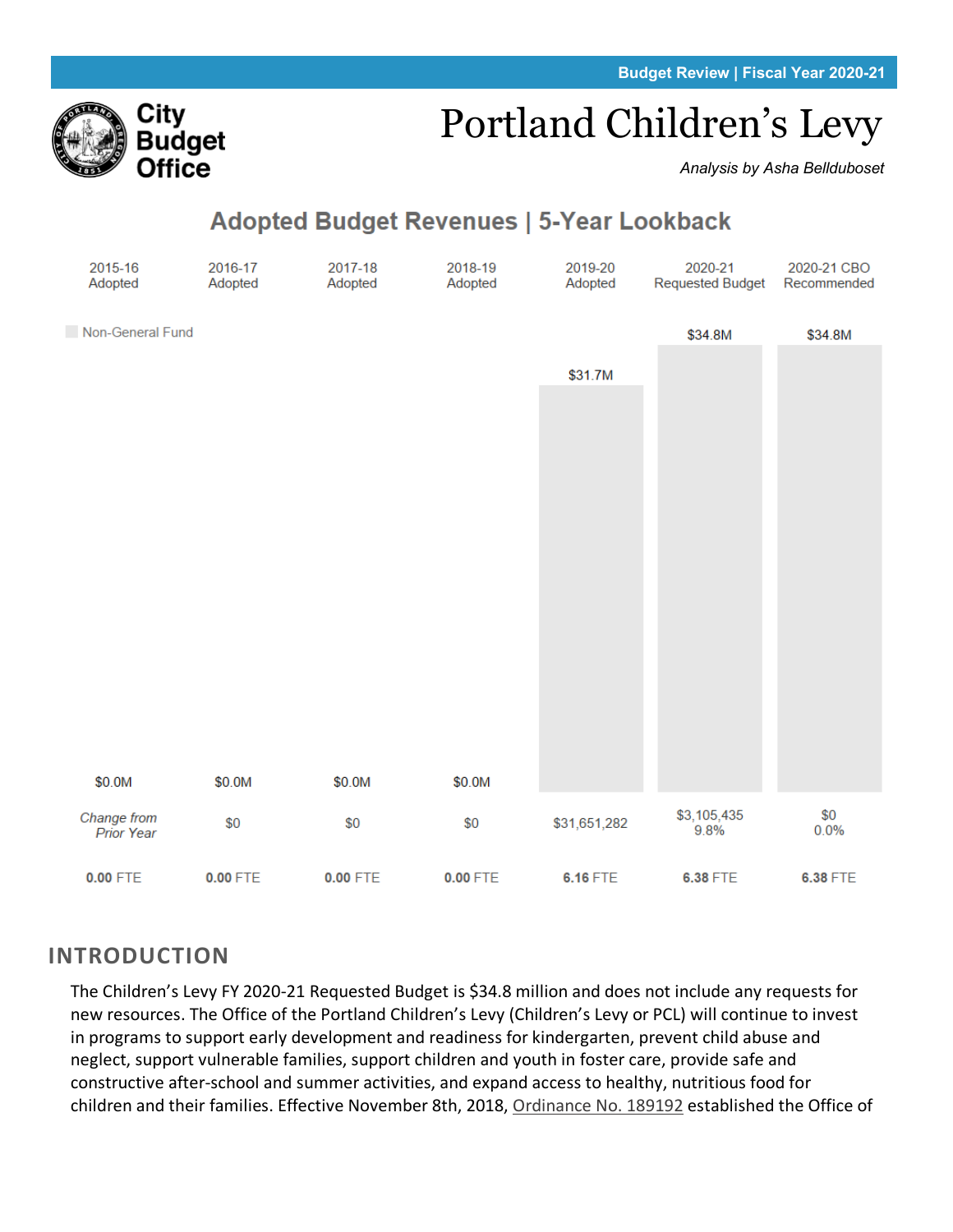the Portland Children's Levy as a City of Portland bureau.<sup>[1](#page-1-0)</sup> The purpose of the Office is to administer the Children's Investment Fund (CHIF) in accordance with [Measure 26,](https://multco.us/file/69393/download) enacted by City of Portland voters in 2018. The PCL is a five-year property tax levy of \$0.4026 per \$1,000 assessed value, approved for renewal by voters in the spring of [2](#page-1-1)018 for the third time.<sup>2</sup> The Office will remain in existence as a City bureau as long as voters renew the associated tax levy.

In FY 2020-21 the Children's Levy budget will increase 10% over the prior year, with \$34.8 million in budgeted operating expenses. According to the most recent five-year revenue forecast, the tax levy is projected to generate \$22.7 million in FY 2020-21. The PCL is expected to begin the fiscal year with a fund balance of \$12.1 million. Over the next three fiscal years, the Levy plans to allocate up to \$68.2 million in grant funding to the six program areas identified in Measure 26.

PCL is making a small adjustment in personnel, increasing a Grant Manager position from 0.8 FTE to 0.9 FTE which will increase annual personnel costs by just over \$1,700. This adjustment is more reflective of the bureau's growing workload, and there are no identified negative service impacts associated with this reallocation of resources.

## **BASE BUDGET**

The PCL budget is funded solely by annual property taxes levied for the Children's Investment Fund (CHIF) and receives no General Fund allocation. The PCL does not have capital assets or large projects on the horizon.

Levy funding allocations are recommended for approval by the Levy's five-member allocation committee. [Allocation committee](https://www.portlandchildrenslevy.org/about-us/allocation-committee) recommendations are shared with the Portland City Council for approval before allocations are made. $3$  The Allocation Committee, which serves as the bureaus Budget Advisory Committee consists of a City of Portland Commissioner; a Multnomah County Commissioner; two members appointed by the Mayor, one from the business community and one citizen; and a citizen member appointed by the County Commission. The allocation committee meets at least 3 times per year, and more frequently as needed with meetings open to the public.

Over the last five fiscal years, Children's Levy revenues have grown by just over 10% annually. In the Fall of 2019 projected CHIF revenues were forecasted at \$27 million annually over the next three years. The PCL develops its funding allocations for annual grant-making cycles based on annual five-year forecasts by the City Economist. During its Fall allocation committee meeting, funding allocations were approved for the next three fiscal years. However, an updated revenue forecast released by the City Economist in late January projected a reduction of approximately \$2.2 million between FY 2020-21 and FY 2022-23 primarily due to the impacts of compression on property tax collection.

Local option levies are the first to be compressed. Compression occurs when assessed value reaches approximately 70% of real market value. The impact of compression on the Children's Levy is forecasted to increase from approximately \$6.2 million in FY 2020-21 to \$6.7 million by FY 2024-25. While the dollar value increases, the Levy is forecasted to experience a reduction in Levy revenue as a result of tax compression. However, the impact of compression on Levy revenues are expected to flatten to 20% over the same period.

<span id="page-1-0"></span><sup>&</sup>lt;sup>1</sup> Ordinance No. 189192 \*Establish the Office of the Portland Children's Levy.

<https://efiles.portlandoregon.gov/Record/12395124/>

<span id="page-1-1"></span><sup>&</sup>lt;sup>2</sup> Multnomah County Ballot Measure #26-197[. https://multco.us/file/69393/download](https://multco.us/file/69393/download)

<span id="page-1-2"></span><sup>&</sup>lt;sup>3</sup> Allocation Committee, Portland Children's Levy[. https://www.portlandchildrenslevy.org/about-us/allocation-committee](https://www.portlandchildrenslevy.org/about-us/allocation-committee)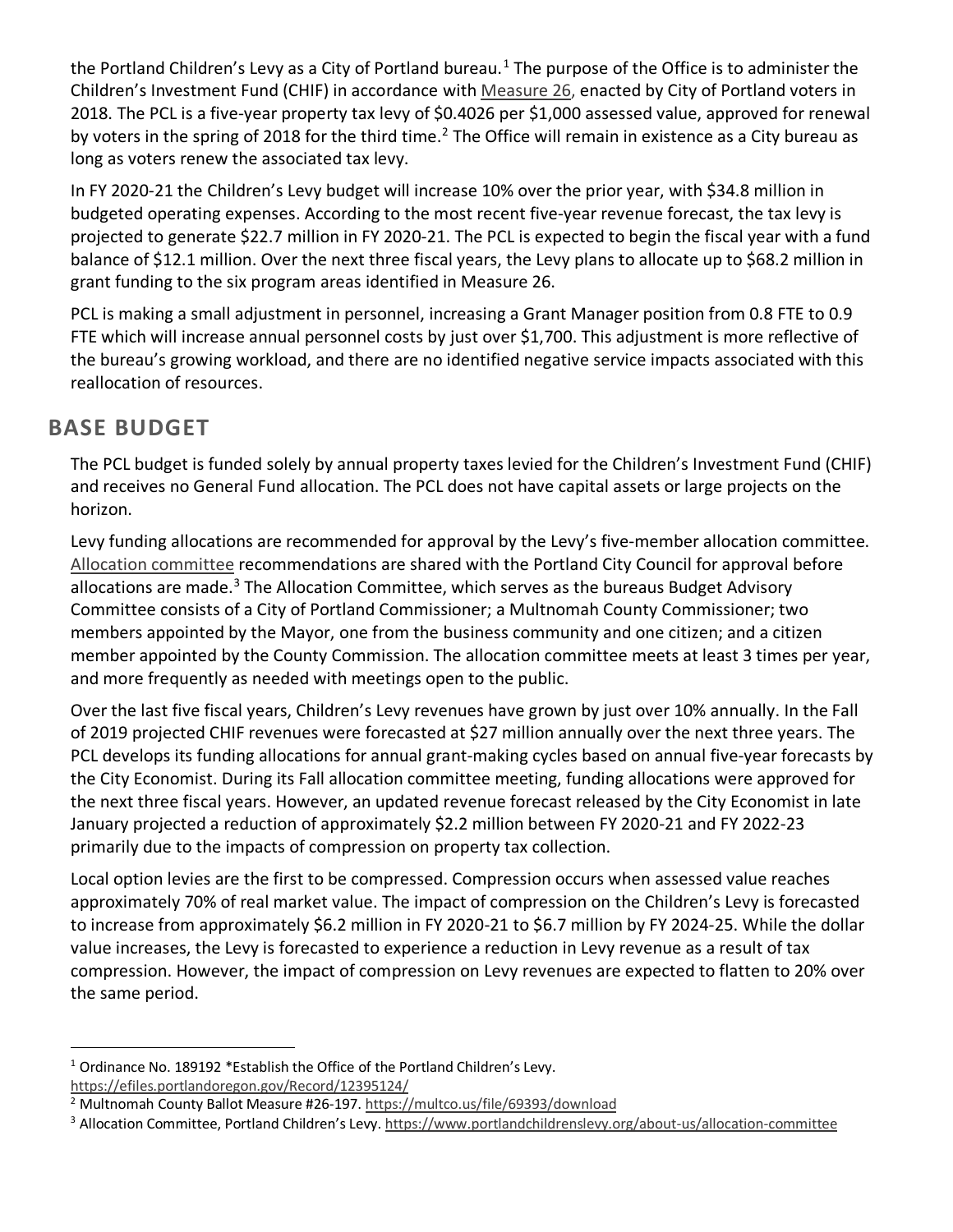

The primary expenses for the Children's Levy are external materials and services (grant funds) and personnel services costs. Due to restrictions in the Levy's authorizing legislation, however, administrative costs are capped at 5%. Levy materials and services costs have increased 41.5% over the last five fiscal years, this increase is consistent with the increase in grant funding activities, community engagement, and reporting activities.

## **INVESTING IN CHILDREN**

The primary program, Investing in Children, includes six program areas approved by voters in 2018: early childhood; child abuse prevention and intervention; after school; mentoring; foster care; and hunger relief. The Children's Levy currently funds 74 grant programs all of which will expire on June 30, 2020. The Allocation Committee is currently finalizing recommendations for FY 2020-21. Based on forecasted revenues, the PCL Allocation Committee will allocate \$68.2 million in the current competitive funding

round of three-year grants, contingent upon Council approval. Committee recommendations will be submitted to Portland City Council in the Spring of 2020 for review and approval by May.

Several rules govern how levy funds can be allocated by the Allocation Committee:

- **PCL cannot spend more than 5% of** revenues on administrative costs.
- Up to 10% of the available fund balance can be allocated in a noncompetitive process. However, there are limitations as noncompetitive grants can be allocated based on:
	- 1. Special initiatives that address multiple program areas,



### **PROPOSED GRANT ALLOCATION**

- 2. Improving the quality of training and technical assistance for grantees, and/or
- 3. Improving systems that affect children and the organizations that serve them.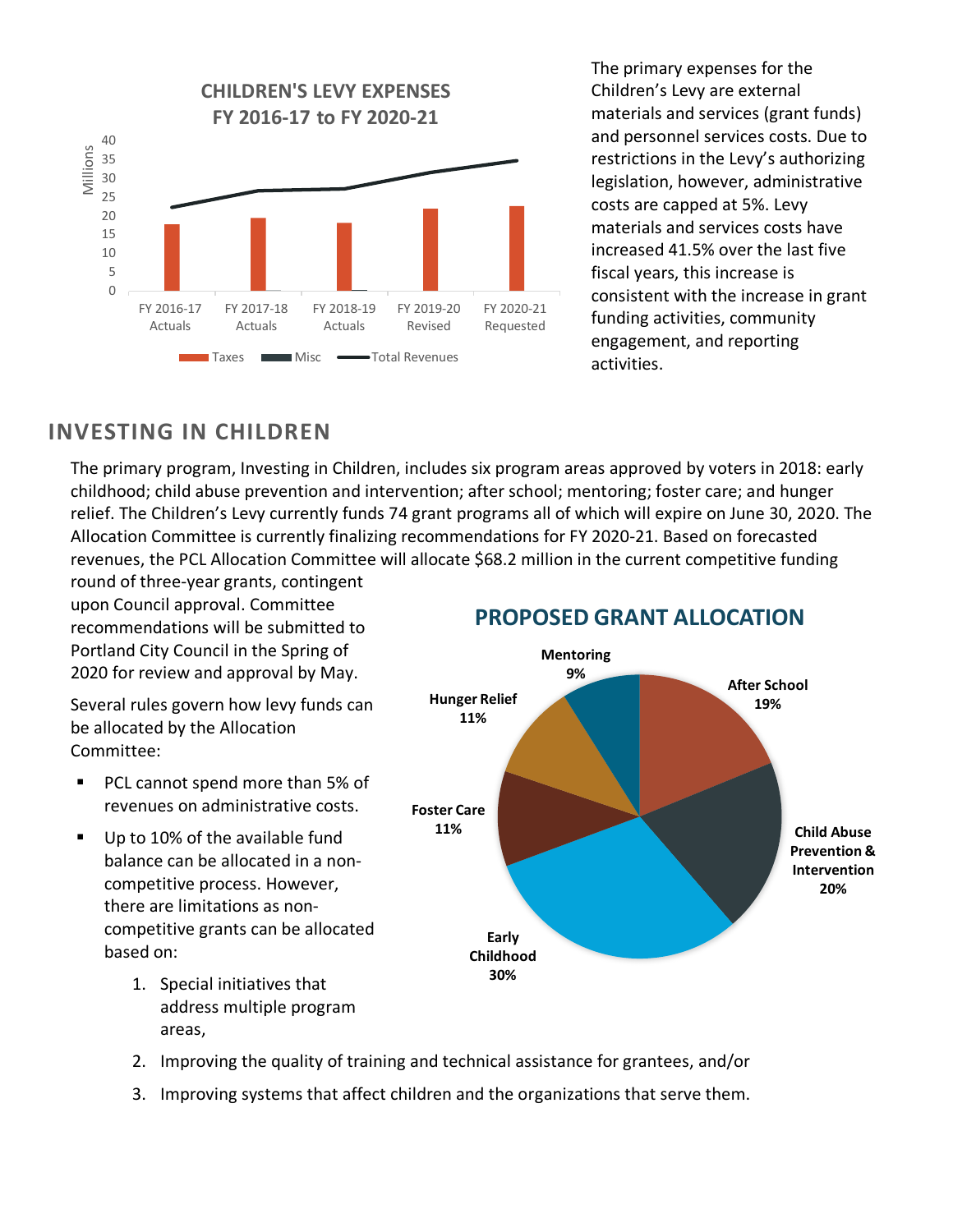At least to 90% of the available fund balance must be granted in competitive processes.

#### **Program Expansion & Growth**

The Children's Levy expects to allocate \$24.4 million in grant funding on average for the next three fiscal years (\$5.1 million to the Community Childcare Initiative; \$68.2 million in competitive grants), for a total investment of \$73.3 million. In February 2020, Levy staff presented recommendations for CHIF revenue allocations, recommending the following:

- \$1.0 million for Small Grants Program;
- **51.0 million for training and technical assistance;**
- $\blacktriangleright$  \$5.1 million for the Community Childcare Initiative<sup>[4](#page-3-0)</sup>; and,
- \$68.1 million in the current competitive grant cycle in three-year grants for the six program areas identified in the Levy's authorizing legislation.

In FY 2020-21, the average annual investment is \$22.7 million. The Levy's FY 2019-20 annual investment in large grants made through competitive processes is \$17.3 million which does not include the Community Childcare Initiative investment. Even with the forecasted reduction in revenues, the Levy will invest more funding in services for children and families in FY 2020-21 than in FY 2019-20.

Over the last five fiscal years Levy staff have transitioned from predominately part-time employees to full-time employees. The FY 2020-21 Requested Budget includes 6.38 FTE with 4.9 full-time FTE and 1.48 part-time FTE, a modest change from FY 2018-19's 5.15 FTE which consisted of 2.92 full-time staff and 2.23 part-time staff – closer to a 50/50 split. As Levy tax revenues and grant making activities increase, the administrative burden on Levy staff to administer those funds, report, and engage Portland's growing community will increase as

well.

Should voters continue to approve the Levy, the CBO would recommend an audit of the administrative cap to determine if the administrative cost categorization adequately funds the required oversight and management of the growing base of grantees and programs.

#### \$- \$10 \$20 \$30 \$40 FY 2016-17 Actuals FY 2017-18 Actuals FY 2018-19 Actuals FY 2019-20 Revised FY 2020-21 Requested Millions **CHILDREN'S LEVY REVENUES FY 2016-17 - FY 2020-21 Taxes EXCO** Misc **Beginning Fund Balance <b>The Access** Total Revenues

#### **Small Grants Program**

During their grantmaking process review in FY 2018-

19, PCL developed a small grants fund to improve the equity of access to Levy resources and build

<span id="page-3-0"></span><sup>4</sup> Community Childcare Initiative funding was authorized by Council in Ordinance No. 189829. <https://efiles.portlandoregon.gov/Record/13505633/>